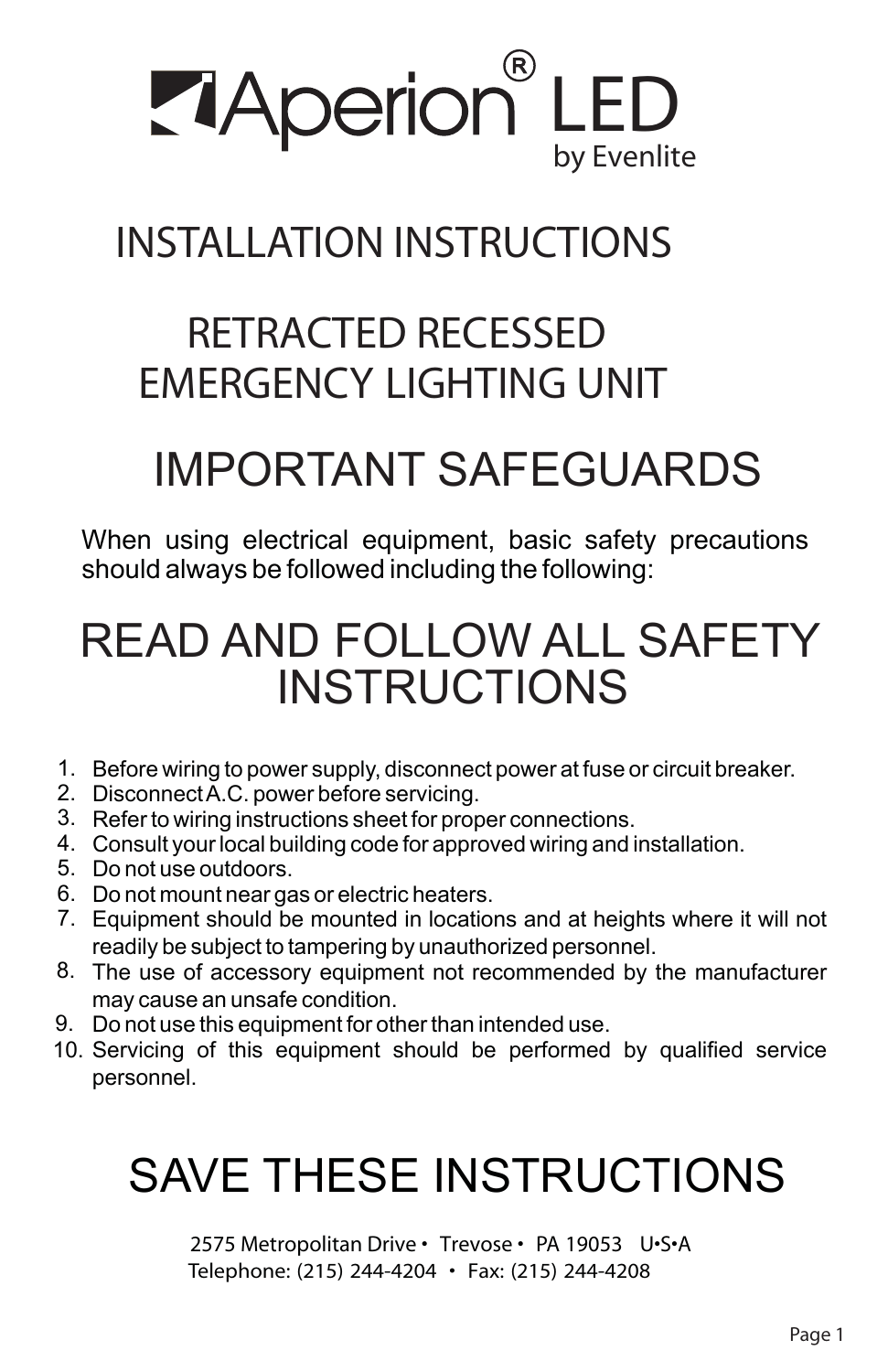

## **ROUGH-IN CEILING AND WALL MOUNT**

*SUPPORTING MEMBERS MUST BE ABLE TO SUPPORT A LOAD OF AT LEAST 25 LBS.*



Remove appropriate mounting knockouts on top, bottom or sides of backbox. Attach Bar Hangers to backbox using Bolts and Hanger Clamps supplied.

Using hardware supplied by others, attach to wood studs or joists with screws or nails, attach to metal studs with sheet metal screws with a minimum pullout rating of 25 lbs. Hanger bars will rest directly on drop ceiling T-Bars and can be secured by screws or wire (supplied by others). **UNIT IS APPROVED FOR TYPE IC INSTALLATION.**

Align backbox so lamphead opening is flush, or slightly behind inner surface of ceiling or wall.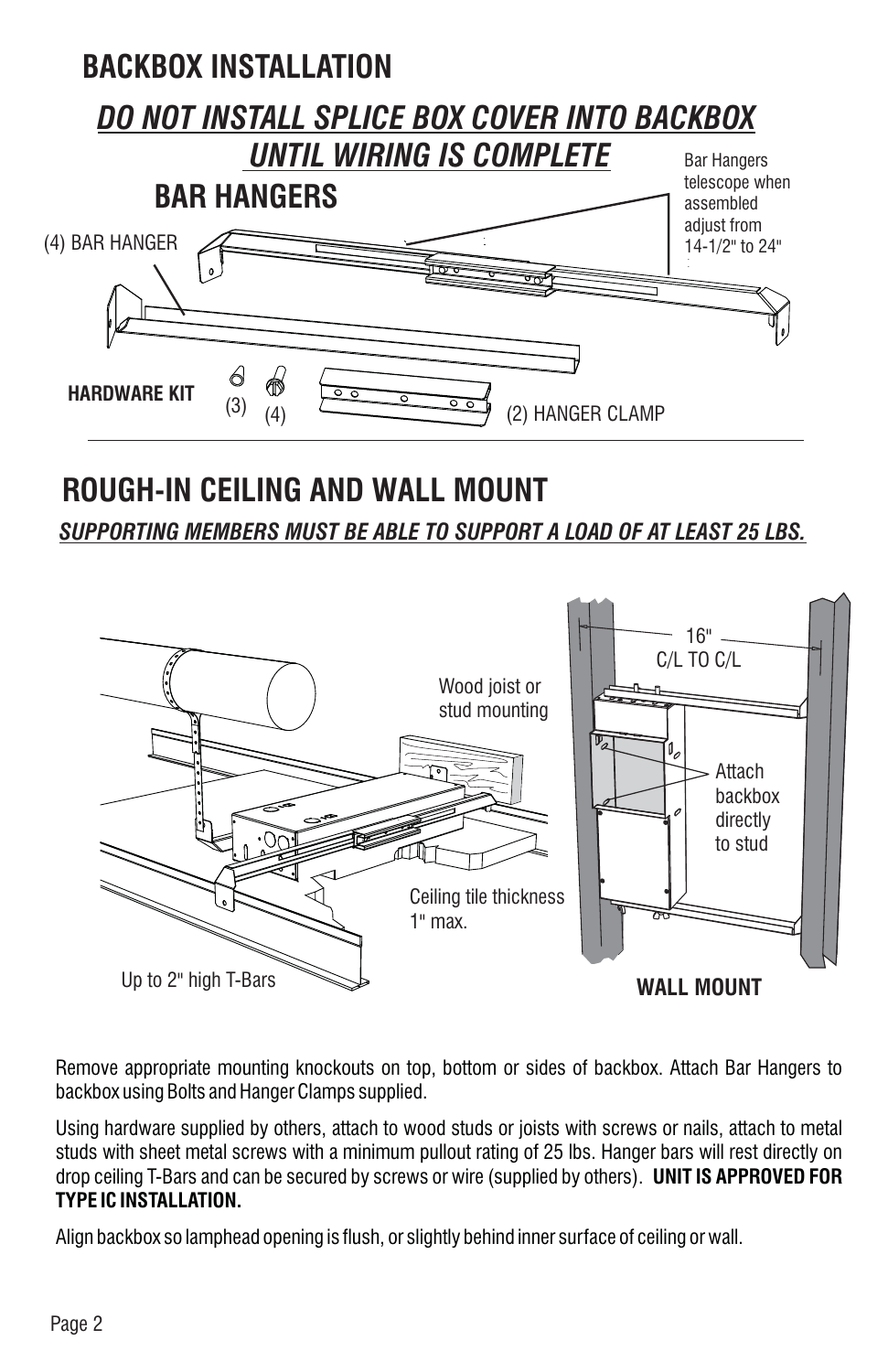# **CLOSE-IN CEILING AND WALL MOUNT**

DRY WALL:

Cutout hole in ceiling material should be 5-1/4" high by 5- 1/2" wide. Align backbox so lamphead opening is flush, or slightly behind inner ceiling or wall surface.

### WET WALL:

Plaster flush up against lamphead opening.

### **WIRING INSTRUCTIONS**

# 5-1/4" high 5-1/2" wide opening

**DE-ENERGIZE BRANCH CIRCUIT AT BREAKER PANEL**

#### **Back Box** Select and remove desired knockout(s) for AC **Rear View** power input with at least 6" of AC power leads Rear Splice box extending into backbox. Secure cable with approved cover slots wire clamp and make connections using wire nuts supplied. Connect wires per local codes. Connect to transformer as follows: Hanger Bar AC Input Clamp Bolt**Knockouts** Hanger Bar Clamp Splice Box Cover **BLACK** Lead for **120V** or Tabs **ORANGE Lead for 277V** Ground (CAP UNUSED LEAD) **Transformer Wire** Secondary Cable **WHITE** Lead for **Neutral** Connect **GREEN/YELLOW** Lead for Ti **GROUND**. Dress AC and Ground wires down to bottom of backbox.  $\mathbb{R}$ **Transformer** Primary Wires **DO NOT REAPPLY POWER Back Box UNTIL FINAL SETUP Internal View**

## **INSTALL SPLICE BOX COVER**

Feed transformer secondary cable (with connector) through hole in splice box cover and insert tabs into slots on the rear of the back box. Snap front tabs into slots on the top, front flange of the backbox.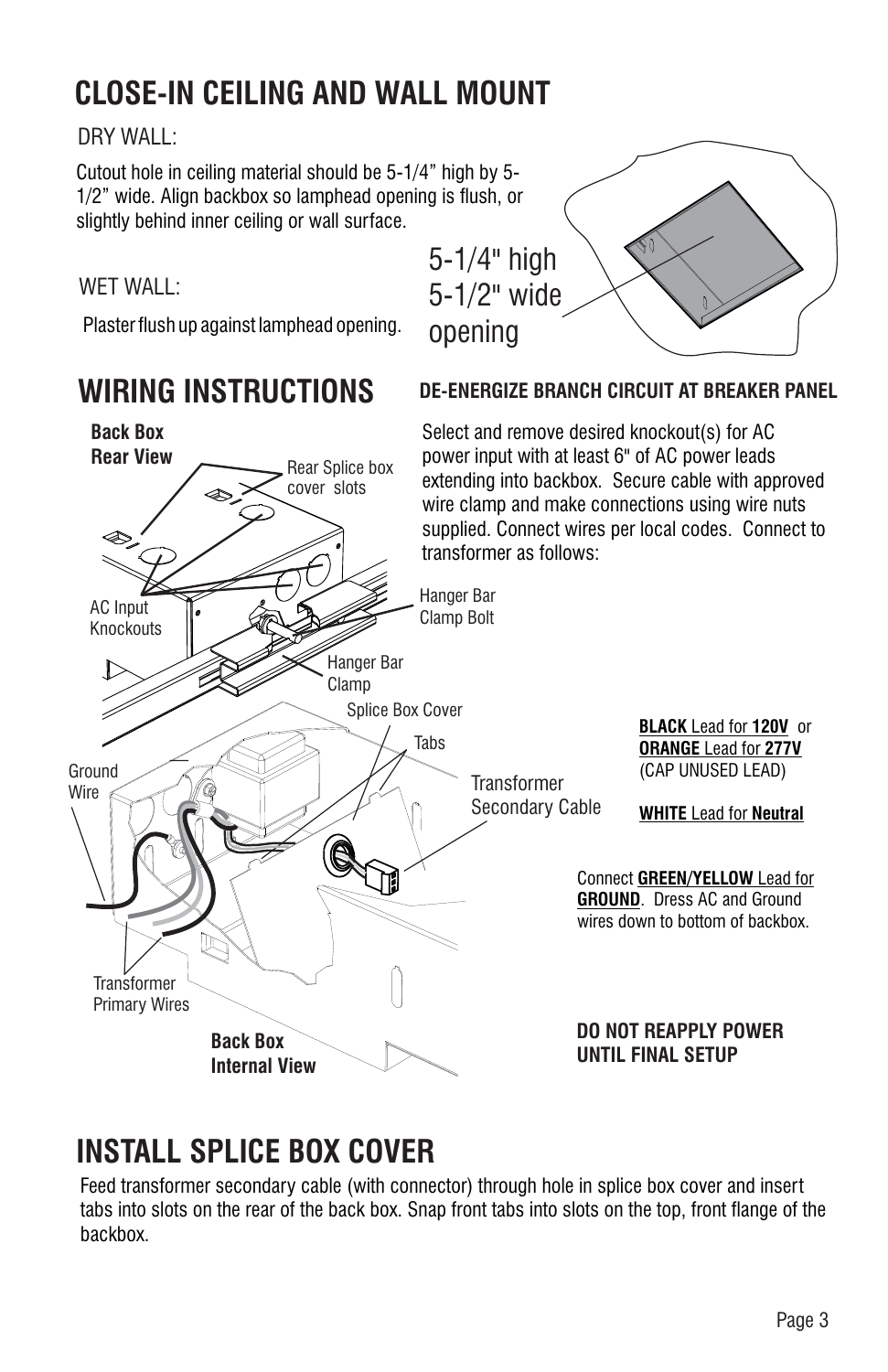### **BATTERY INSTALLATION**

#### **THIS PRODUCT IS SUPPLIED WITH A CHOICE OF 3 TYPES OF BATTERY SOURCES: SEALED LEAD CALCIUM (LC) - NICKEL CADMIUM (Ni-Cd) - NICKEL METAL HYDRIDE (Ni-MH)**

Attach Battery Cable to LC Battery ensuring that proper polarity is observed.



Insert Battery (**TERMINALS OR CONNECTORS FACING OUT**) through Lamphead opening. Allow Transformer Cable to extend out through Lamphead opening.

**NOTE: Disconnected Battery must be recharged within 120 days.**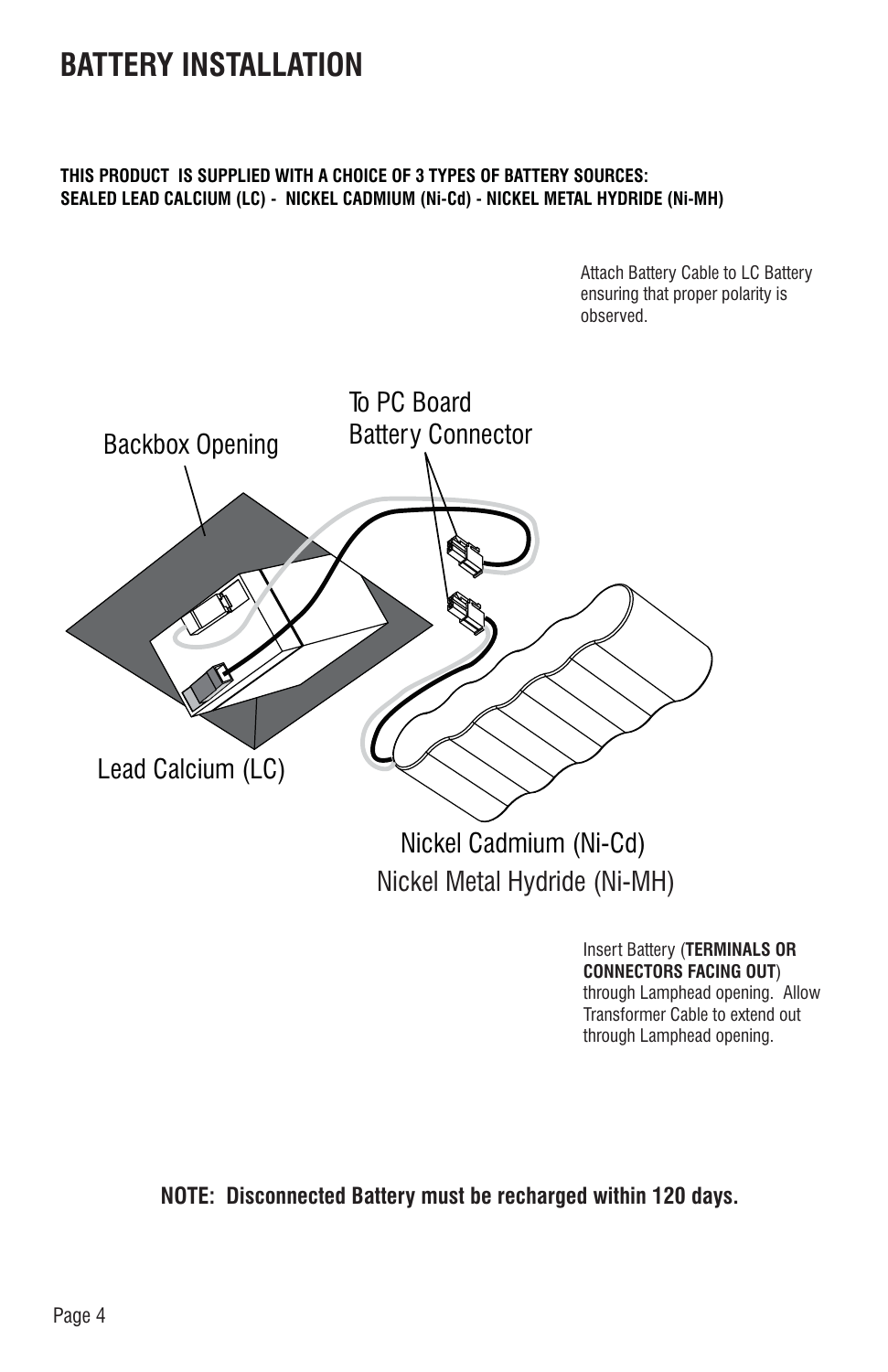## **LAMPHEAD INSTALLATION**

Connect 2 pin Battery Cable first, then 3 pin Transformer Cable to matching sockets on Printed Circuit Board. **BATTERY CABLE, WITH BATTERIES CONNECTED, MUST BE ATTACHED BEFORE AC POWER IS APPLIED.**



Install lamphead by first locating in place in Backbox opening.

With pivoting door held open, insert Phillips screwdriver tip into center hole in Spring Latch Bar, push down and forward to engage bar under two formed latch tabs in rear of Backbox.

Transformer secondary cable must be trapped behind Latch Bar to prevent interference with pivoting door.

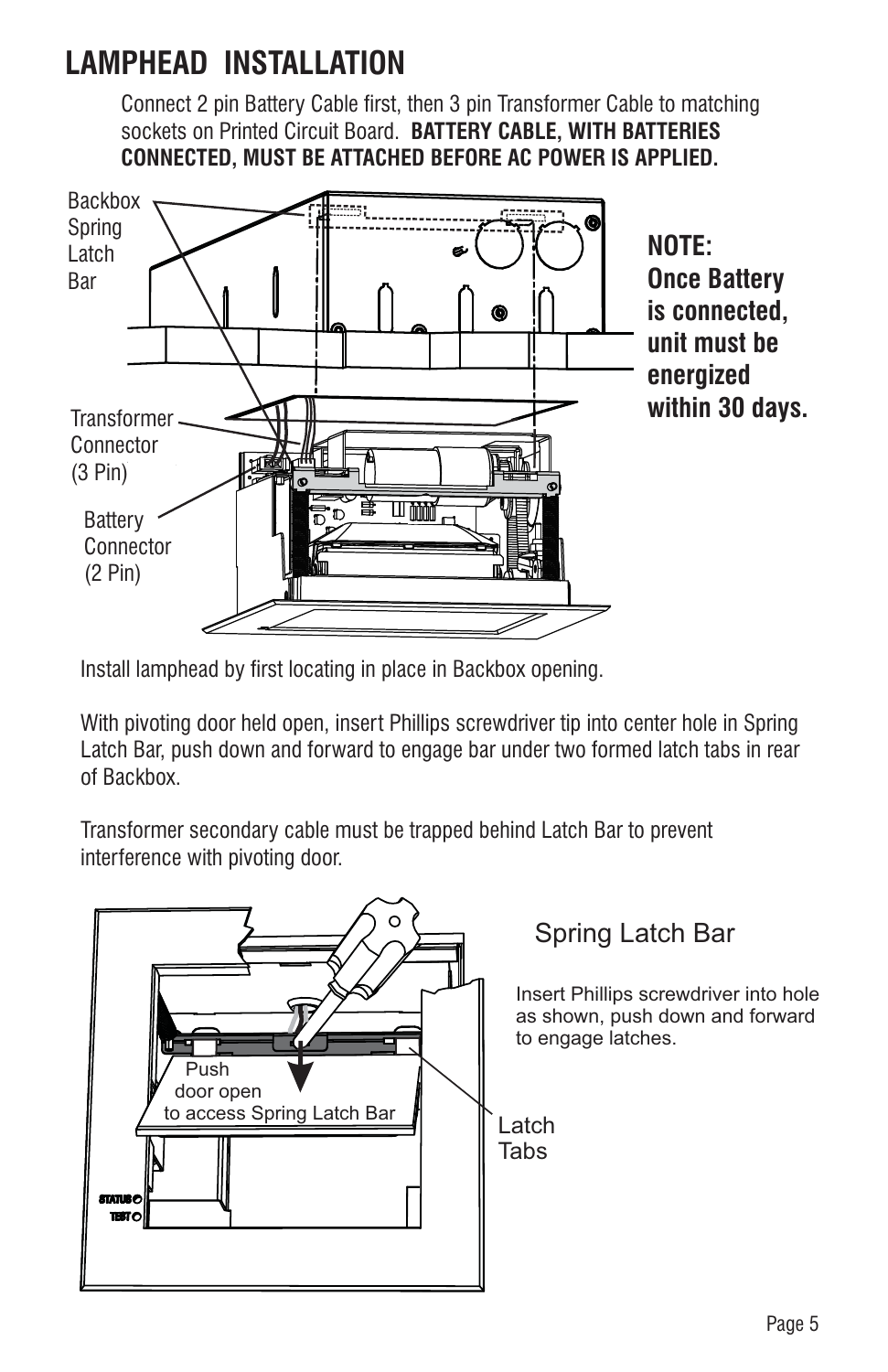Adjustable LED Assembly Down position for Wall Mounting Up position for Ceiling Mounting



**UNIT WITH DOOR OPEN**

# **LAMP ADJUSTMENT**

This Fully Recessed Emergency Light has an adjustable LED assembly mounted on the moveable door. For wall mounting, the LED assembly should be aimed down towards the floor. For ceiling mounting, the LED assembly should be aimed straight out.

# **ON-SITE PAINTING**

The door and frame have been factory painted. If a new finish is applied, extreme care should be taken that a seal is not formed between the door and frame, which may hinder the free operation of the door mechanism.

If the finish is sprayed on, we suggest that a thin cardboard or plastic strip be inserted between the door and frame to prevent a paint seal. The indicator light and test switch holes should also be masked.

After the new finish is applied, a sharp edge such as a single edge razor or utility knife should be inserted a maximum of 1/4 inch into the opening between the door and frame, and run around the door to ensure no seal is formed.

# **SETUP AND OPERATION**

### **REAPPLY POWER AND NOTIFY THE AUTHORITY HAVING JURISDICTION.**

### **ALLOW BATTERIES TO CHARGE FOR AT LEAST 48 HOURS BEFORE OPERATING UNIT.**

**STATUS -** See following pages for Status indications.

**TEST -** The "TEST SWITCH" is used to simulate failure of AC power. It can be activated with a paper clip.

**INFRA RED REMOTE TESTING -** To activate TRANSMITTER, remove tab from back of device. The "IR REMOTE TESTING TRANSMITTER" can activate the unit up to 50 feet. By aiming TRANSMITTER at face of unit and pushing either "30 SECOND" or "90 MINUTE" button for 1 second, AC power failure will be simulated for the selected duration. The test can be cancelled by pushing button again.

**TIME DELAY -** A 15 minute time delay is available as a factory option. This option will keep the unit operating on battery backup for 15 minutes after power is restored. This feature allows HID lamps to warm up before the emergency lights are extinguished.

**CCEA APPROVAL** - Approval for CCEA City of Chicago Environmental Airspace is available as a factory option.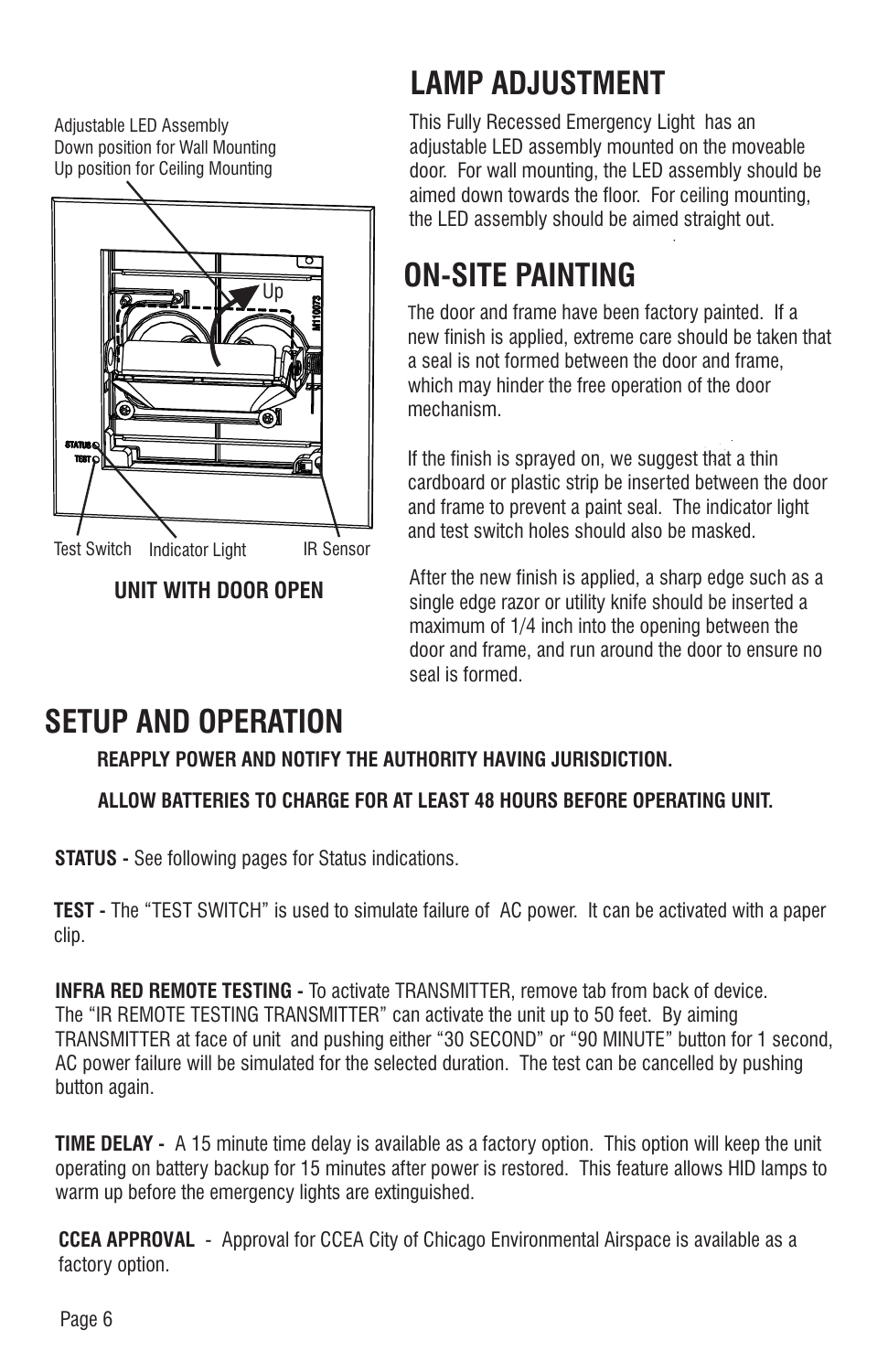# **SELF-TESTING / SELF-DIAGNOSTICS**

This unit meets the requirements of NFPA 101 for Periodic Testing of Emergency Lighting Equipment. It provides visual indication of unit malfunctions including:

> Battery Fault **Charger Fault** Transfer Fault Lamp Fault Door Fault

### **SELF-TEST**

An automatic self-test and diagnostic function will be performed every 28 days. A load test will be performed for 30 seconds checking for a lamp, battery or transfer fault. On every forth test, the load test will follow a door function test, during which the door will open for approximately 1 second and then close, without the lamps turning on. This automatic self-test and diagnostic function will be performed only if the battery is fully charged. If not, the test will automatically reschedule. The charger function is monitored continuously.

#### **USER-TEST**

A manual USER-TEST can be performed for 30 seconds or 90 minutes. By pushing the "TEST" Switch for 1 second, the door will open and the lamps will illuminate for 30 seconds. If the "STATUS" indicator shows GREEN indicating a fully charged Battery and the Switch is pushed for 4 seconds, the door will open and the lamps will illuminate for 90 minutes. If the Battery is not fully charged, the 30 second test will run.

In either mode, the USER-TEST can be cancelled by pushing and holding the "TEST" Switch for 1 second after the lamps con on.

### **LAMP LOAD LEARN**

The self-diagnostic system "learns" the lamp load during the first test. Subsequent tests compare the measured lamp load during the test to the learned lamp load values.

### **CLEARING FAILURE INDICATIONS**

Failure indications can be cleared by correcting the indicated fault and pushing and holding the "TEST" Switch for 1 second.

### **STATUS INDICATIONS**

Status indications for the self-testing / self-diagnostic system are shown on the following page.